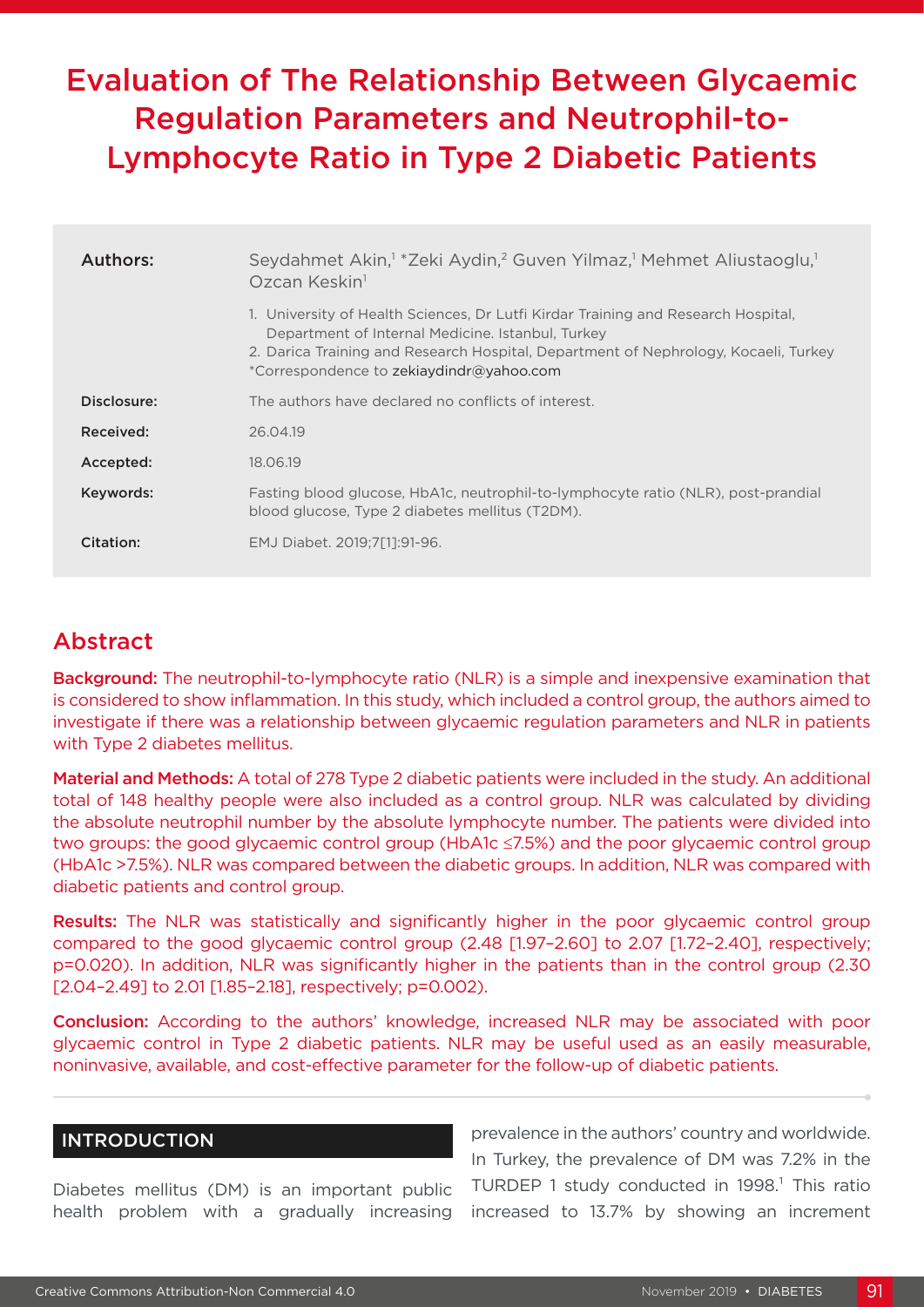of 90% after 12 years in 2010.<sup>1,2</sup> The National Cholesterol Education Program-Adult Treatment Panel 3 (NCEP-ATP3) recommends that DM should be accepted as a coronary artery disease equivalent because of its complications and close association with cardiovascular diseases.3 In recent years, studies have supported the thesis that even prediabetes might be a coronary artery equivalent.4

The association between DM and atherosclerosis has been demonstrated clearly in many studies. It is also known that many complications of DM occur in the atherosclerotic background. Systemic inflammation is a risk factor for atherosclerosis and can be evaluated with many different biomarkers, including high-sensitive C-reactive protein and IL-6, TNF-α, fibrinogen, p-selectin, and serum amyloid A.<sup>5-8</sup>

The neutrophil-to-lymphocyte ratio (NLR) has become a popular inflammation marker recently, and studies have supported that a high NLR negatively affects the frequency and prognosis of coronary artery disease.<sup>9</sup> In a study performed by Sonmez et al.,<sup>10</sup> a close relation was found between high NLR and presence and complexity of coronary artery disease. The relation between DM and NLR has also become a current issue of investigation recently.

In this study, which had a control group, the authors aimed to investigate the relationship between glycaemic regulation parameters and NLR in patients with Type 2 DM (T2DM) and determine how NLR was affected by the changes in HbA1c.

## MATERIALS AND METHODS

## Patient Selection

In the study, 278 T2DM patients who were being followed up in the authors' outpatient clinic and consecutively presented for followup visits between March 1 and June 30, 2017, were included. A total of 148 people admitted to the health committee for a certificate of health were included as the control group. Patients with T1DM, aged <18 years and >65 years, who were pregnant, had evidence of active infection, history of chronic disease other than DM, respiratory failure, coronary artery disease, or cerebrovascular disease were not included in the

study. The patients were divided into two groups: the good glycaemic control group (HbA1c ≤7.5%) and the poor glycaemic control group (HbA1c >7.5%). HbA1c, glucose, and haemogram values of some patients after 3 months could be reached and the effect of glycaemic regulation parameters on NLR was investigated in these patients.

# Laboratory Tests

Blood samples of the patients were obtained in the morning between 8:00am and 10:00am after a fasting period of at least 8 hours. The blood samples of all patients obtained for complete blood count, fasting plasma glucose, and HbA1c were studied.

For complete blood count, 2 mL of blood was placed in EDTA K3 tubes and the samples were studied for 1 hour using a flow cytometric method by Sysmex XT-2000i (Roche). NLR of the patients was calculated by dividing the absolute neutrophil number by the absolute lymphocyte number. HbA1c levels were measured using the Boronat affinity method by Trinity Biotech Premier HB9210 device (Trinity Biotech plc). Fasting plasma glucose was measured using hexokinase method (enzymatic ultraviolet method) by Beckman Coulter Olympus AU 2700 device (Beckman Coulter®).

# Statistical Method

Chi-square test was used in the comparison of the categorical data of the two groups divided by HbA1c levels. Compliance with the normal distribution of numerical variables were controlled by Kolmogorov–Smirnov test. The Mann–Whitney U test was used to compare NLR, glucose, and HbA1c. Wilcoxon signed-ranks test was used to compare the NLR of the patients whose HbA1c, glucose, and haemogram values 3 months after treatment modification could be reached. Statistical evaluation was performed by SPSS 17.0 program (IBM).

# **RESULTS**

A total of 278 patients (female n=180, 64.7%) were included in the study. The median age of the study group was calculated to be 49 (45–51) years. A total of 45.9% of the diabetic population had hypertension, 42.4% had hyperlipidaemia (low-density lipoprotein target of ≥100 mg/dL),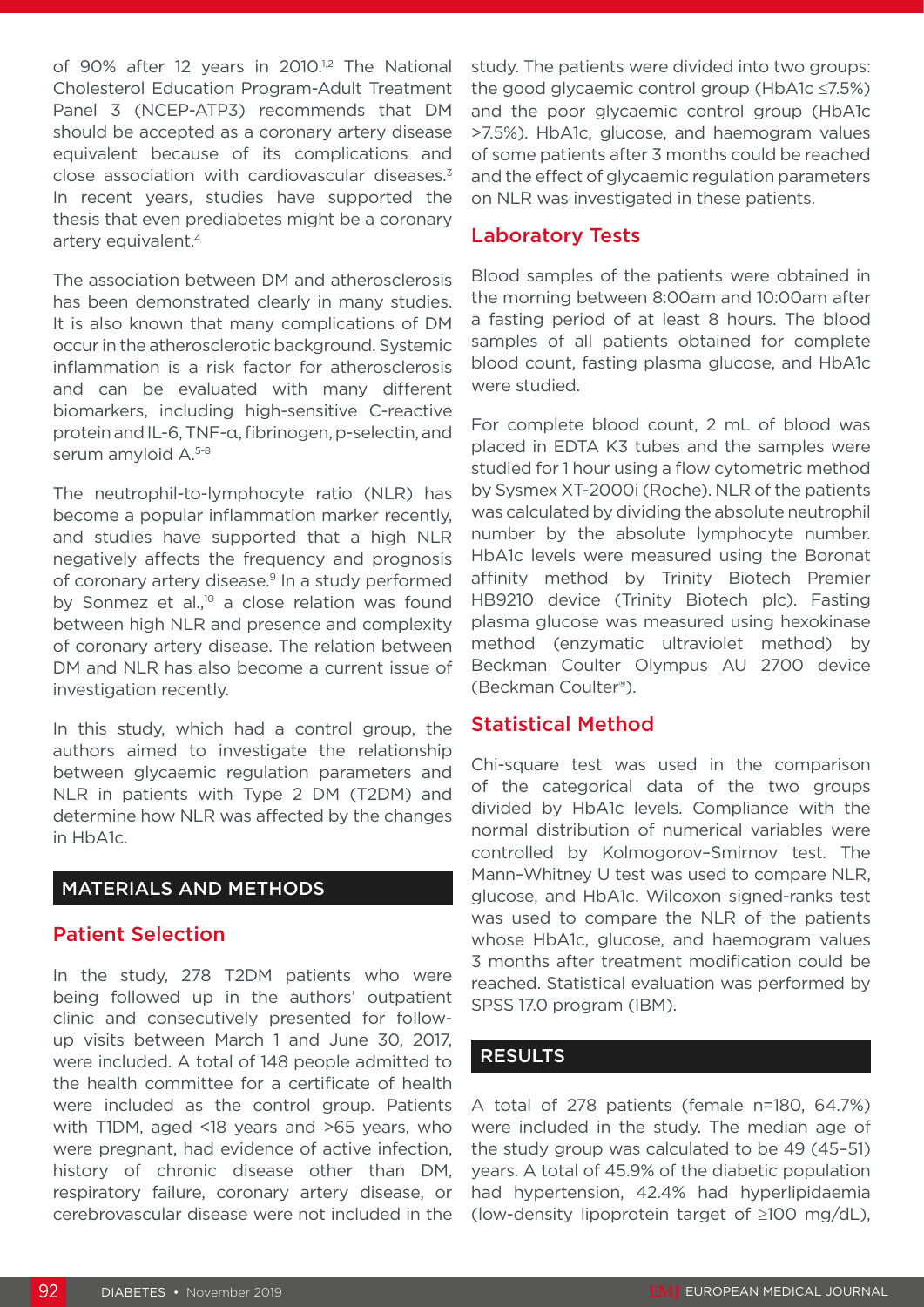41.9% of the population had obesity (BMI of ≥30), 26.6% had diabetic nephropathy, 18.8% had coronary artery disease, 12.5% had retinopathy, and 3.7% had cerebrovascular disease.

The NLR was significantly higher in patients than in the control group (2.30 [2.04–2.49] to 2.01 [1.85– 2.18], respectively; p=0.002). A total of 43.9% of the patients (n=122) were in the good glycaemic control group (HbA1c ≤7.5%) and 56.1% (n=156) were in the poor glycaemic control group (HbA1c >7.5%). The good glycaemic control group, poor glycaemic control group, and healthy control group were similar in terms of age and gender distribution (p=0.7 and p=0.9, respectively). The median HbA1c value was 6.7% (6.0–7.1%), the median fasting glucose was 110 mg/dL (95–127 mg/dL), and the median NLR was 2.07 (1.72– 2.40) in the good glycaemic control group. In the poor glycaemic control group, the median HbA1c value was 10.1% (8.2–11.0%), the median fasting glucose was 225 mg/dL (182–270 mg/dL), and the median NLR was 2.48 (1.97–2.60). A significant difference was found between the two groups in terms of HbA1c, fasting plasma glucose, and NLR (p<0.001, p<0.001, and p=0.02, respectively). In the healthy control group, the median HbA1c value was 5.6% (5.5–5.9%), the median fasting glucose was 89 mg/dL (78–100 mg/dL), and the median NLR was 2.01 (1.85–2.18). There were no significant differences between the three groups in terms of median leukocyte, neutrophil, and lymphocyte counts (p=0.6, p=0.6, and p=0.3, respectively). Comparison of the demographic properties, glycaemic regulation parameters, and NLR values of the patients is shown in Table 1. The glycaemic regulation parameters and NLR values of 278 patients who were studied in the authors' outpatient clinic at 3-month intervals were also evaluated.

In these 68 patients, the median HbA1c value was 9.3% (8.1–10.1%), the median fasting plasma glucose was 198 mg/dL (149–248 mg/dL), the median number of leukocytes was 7,920/mm<sup>3</sup>  $(7.200-8.440/\text{mm}^3)$ , the median number of neutrophils was 4,350/mm<sup>3</sup> (4,090-4,710/mm<sup>3</sup>), the median number of lymphocytes was 1,840/  $mm3$  (1,750-2,050/ $mm<sup>3</sup>$ ), and the median NLR value was 2.36 (1.90–2.70) in the first evaluation. In the second evaluation in the outpatient clinic, the median values after 3 months were

Table 1: Comparison of the demographic data of the patients and the groups.

|                                  | <b>Patients</b>                                  | <b>Patients</b>                            | Significance | <b>Healthy control</b><br>group      |
|----------------------------------|--------------------------------------------------|--------------------------------------------|--------------|--------------------------------------|
| <b>Parameters</b>                | Good glycaemic<br>control<br>(HbA1c $\le$ 7.5 %) | Poor glycaemic<br>control<br>(HbA1c > 7.5) | $p^*$        |                                      |
| n%                               | 122.0-43.9                                       | $156 - 56.1$                               |              | 148                                  |
| Gender (n%)                      | Male: 42.0-34.4<br>Female: 80.0-65.6             | Male: 56.0-35.9<br>Female: 100.0-64.1      | O.9          | Male: 60.0-40.5<br>Female: 88.0-59.5 |
|                                  | Median (95% CI)                                  | Median (95% CI)                            |              | Median (95% CI)                      |
| Age (years)                      | $50(46-51)$                                      | 48 (45-50)                                 | O.7          | $52(48-53)$                          |
| BMI ( $\text{kg/m}^2$ )          | 28 (26-30)                                       | 28 (27-30)                                 | O.4          | $27(26-29)$                          |
| <b>Duration of DM</b><br>(years) | $12(11-14)$                                      | $14(13-15)$                                | 0.6          |                                      |
| $HbA1c$ $(\%)$                   | $6.7(6.0-7.1)$                                   | $10.1 (8.2 - 11.0)$                        | < 0.001      | $5.6$ $(5.5-5.9)$                    |
| $FPG$ (mg/dL)                    | 110 (95-127)                                     | 225 (182-270)                              | < 0.001      | 89 (78-100)                          |
| Leukocyte/mm <sup>3</sup>        | 8,130 (7,410-8,800)                              | 8,410 (7,510-8,820)                        | 0.6          | 7,950 (7,520-8,300)                  |
| Neutrophil/mm <sup>3</sup>       | 4,460 (4,010-4,720)                              | 4,690 (4,110-4,750)                        | 0.6          | 4,120 (3,940-4,400)                  |
| Lymphocyte/mm <sup>3</sup>       | 2,150 (2,020-2,220)                              | 1,890 (1,960-2,290)                        | O.3          | 2,285 (2,000-2,300)                  |
| <b>NLR</b>                       | 2.07 (1.72-2.40)                                 | 2.48 (1.97-2.60)                           | 0.02         | 2.01 (1.85-2.18)                     |

CI: confidence interval; DM: diabetes mellitus; FPG: fasting plasma glucose; HbA1c: haemoglobin A1c; NLR: neutrophilto-lymphocyte ratio; p\*: comparison of patient groups.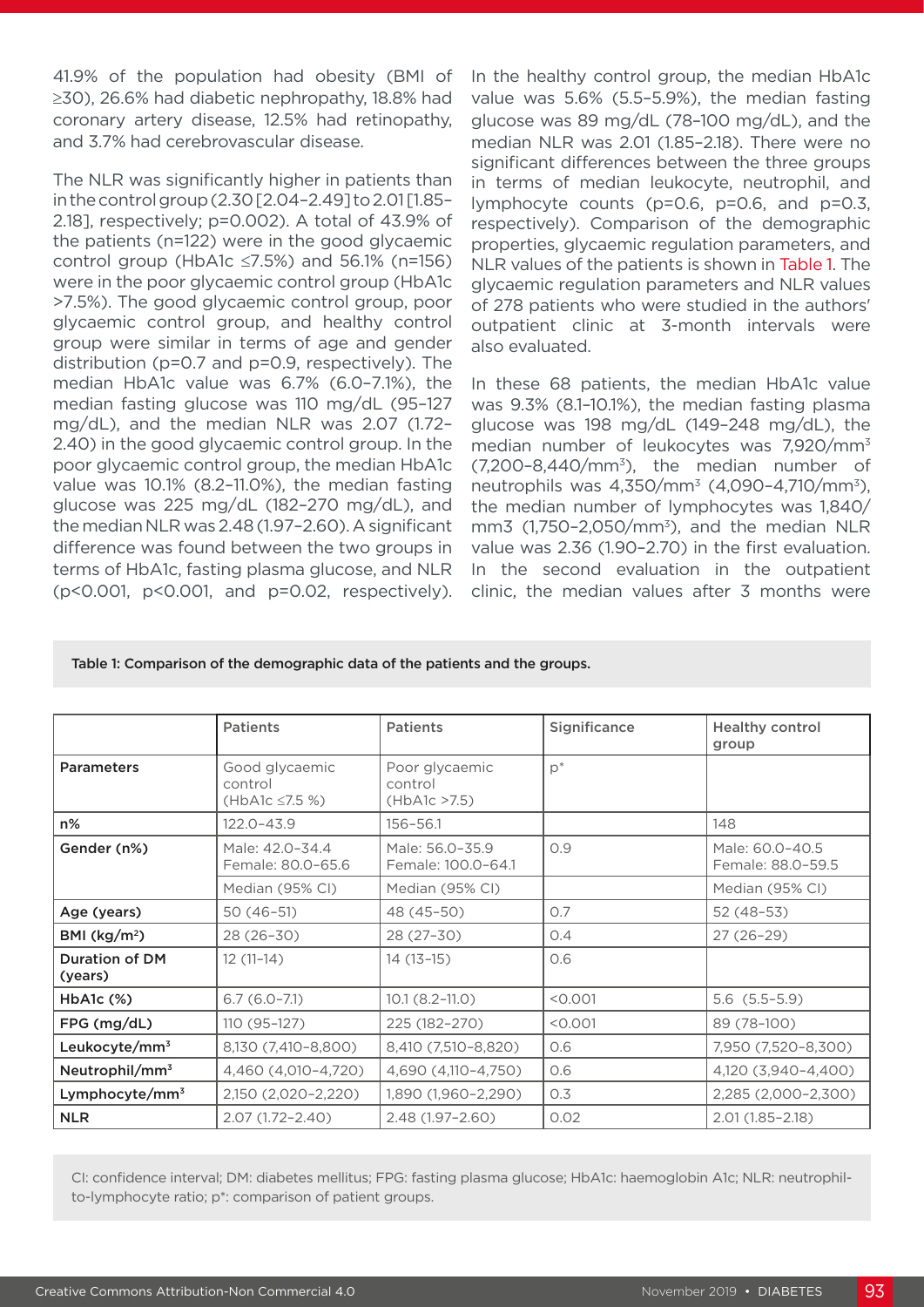Table 2: Comparison of the glycaemic regulation parameters and neutrophil-to-lymphocyte ratio values belonging to March and June (quarterly).

| <b>Parameters</b>          | <b>March</b><br>Median (95% CI) | June<br>Median (95% CI) | p-value |
|----------------------------|---------------------------------|-------------------------|---------|
| $HbA1c$ $(\%)$             | $9.3(8.1-10.1)$                 | $7.6(7.0-8.2)$          | < 0.001 |
| FBG (mg/dL)                | 198 (149-248)                   | 157 (128-189)           | < 0.001 |
| Leukocyte/mm <sup>3</sup>  | 7,920 (7,200-8,440)             | 7,810 (7,150-8,410)     | O.9     |
| Neutrophil/mm <sup>3</sup> | 4,350 (4,090-4,710)             | 4,020 (3,850-4,520)     | O.4     |
| Lymphocyte/mm <sup>3</sup> | 1,840 (1,750-2,050)             | 2,220 (2,010-2,280)     | O.1     |
| <b>NLR</b>                 | $2.36(1.90 - 2.70)$             | $1.81(1.63 - 2.10)$     | 0.001   |

CI: confidence interval; FBG: fasting blood glucose; HbA1c: haemoglobin A1c; NLR: neutrophil-to-lymphocyte ratio.

7.6% (7.0–8.2%) for HbA1c, 157 mg/dL (128–189 mg/dL) for fasting plasma glucose, 7,810 mm<sup>3</sup> (7,150–8,410/mm3) for number of leukocytes, 4,020/mm3 (3,850–4,520/mm3) for number of neutrophils, 2,220/mm3 (2,010–2,280/mm3) for number of lymphocytes, and 1.81 (1.63–2.10) for NLR. A significant difference was found between the HbA1c, fasting plasma glucose, and NLR values between two data points in the patients for whom the values belonging to these 2 months could be found (p<0.001, p<0.001, and p=0.001, respectively). There were no differences in the number of leukocytes, neutrophils, and lymphocytes in both groups (p=0.9, p=0.4, and p=0.1, respectively). Table 2 compares the HbA1c, fasting plasma glucose, leukocyte, neutrophil, lymphocyte, and NLR values of 68 patients whose records belonging to both measurements could be accessed.

#### **DISCUSSION**

This study is important in demonstrating the relationship between glycaemic parameters and NLR. Recently, many studies related with NLR have been conducted because it is a practically calculable method. Binnetoglu et al.<sup>11</sup> investigated the relation between NLR and proteinuria in patients with chronic renal failure without a diagnosis of DM and consequently found an increase in the frequency and severity of proteinuria as NLR increased. In a study performed by Tanindi et al. $12$  including 151 patients, a higher NLR value was found in the patients in whom angiography was performed because of acute

myocardial infarction compared to the patients in whom angiography was performed because of stable angina.

Lee et al.<sup>13</sup> investigated the relation of NLR with long-term complications following myocardial infarction in 2,559 consecutive acute myocardial infarction patients and found that NLR was an independent risk factor for long-term complications in diabetic patients. Yilmaz et  $al.^{14}$  who investigated the benefit of NLR in the diagnosis of gestational DM, found a higher NLR value in pregnant women with gestational DM compared to pregnant women without gestational DM, and found that a NLR value >2.93 had a sensitivity of 76% and a specificity of 94% for gestational DM. Shiny et al.<sup>15</sup> examined the relation between glucose intolerance and NLR. Conclusively, they found a higher NLR value in patients with a diagnosis of DM compared to the patients with impaired fasting glucose, and in patients with impaired fasting glucose compared to normal individuals. In another study, increased NLR in diabetic individuals was reported to be a risk factor for sensorineural hearing loss.16

The relation between diabetic complications and NLR was examined in the study performed by Ulu et al.17 A significant relation was found between increased NLR and the severity of retinopathy. In geriatric diabetic patients, the relation between microvascular complications and NLR was investigated and an increase in the prevalence of microvascular complications was found with increased NLR.18 A close relation was found between NLR and urinary albumin and protein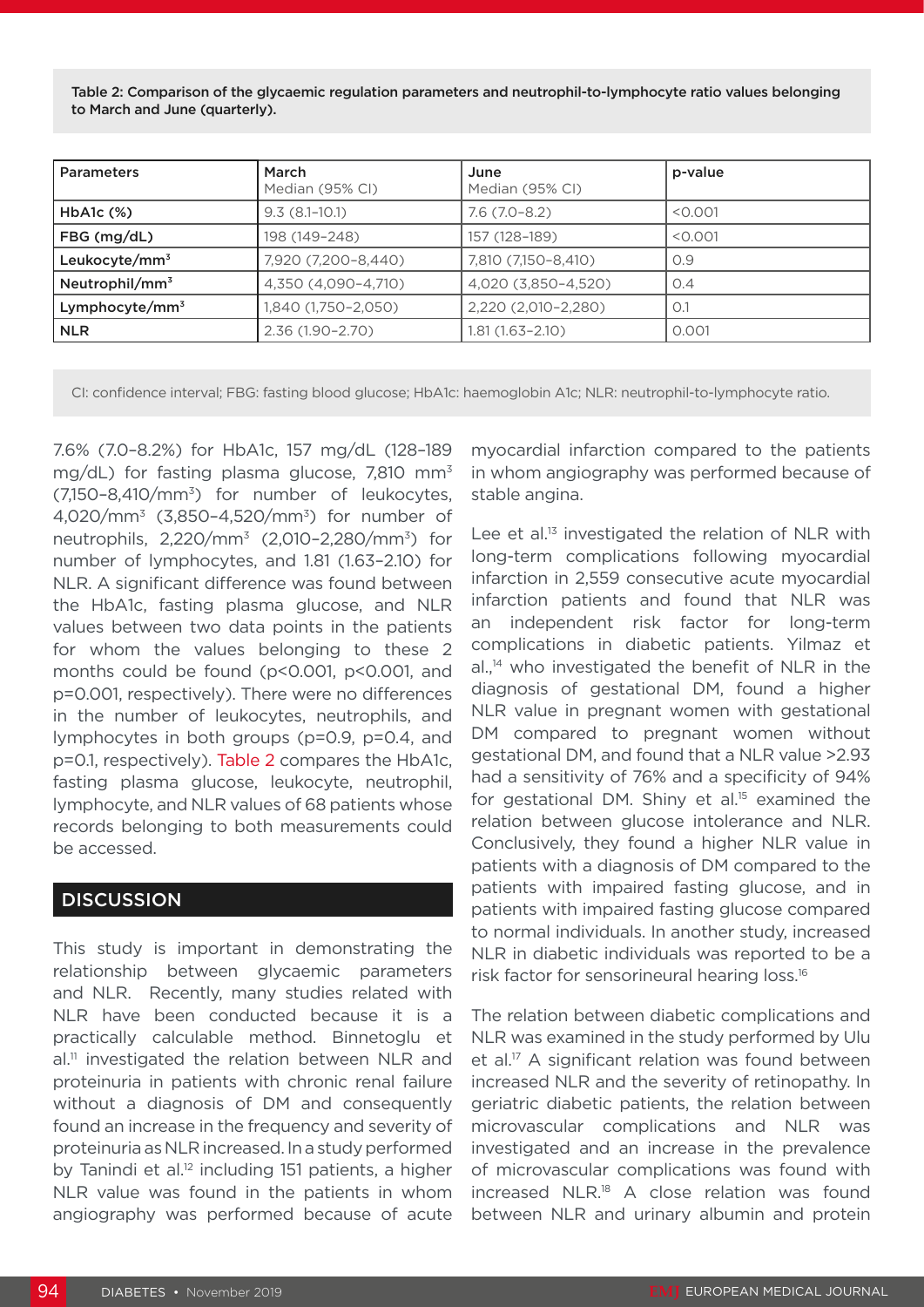excretion in newly diagnosed T2DM patients.<sup>19</sup> A higher NLR was found in nondipper hypertension, which shows a close association with DM and insulin resistance compared to dipper hypertension.<sup>20</sup> Xu T et al.<sup>21</sup> showed that NLR is significantly correlated with diabetic polyneuropathy, which suggested that NLR may be an independent risk factor of diabetic neuropathy.

The NLR was significantly higher in the poorly controlled DM group compared to the wellcontrolled DM group in the study performed by Sefil et al., $22$  which reported results that were similar to those found in this present study. The difference of this study from the study performed by Sefil et al.<sup>22</sup> was the fact that the mean NLR value was also reduced in the patients in whom glycaemic parameters improved 3 months later. Hussain et al.23 reported similar results between NLR and glycaemic regulation. They found a significant association between NLR and HbA1c among the groups divided into three according to the glycaemic control status. In this study, NLR values after treatment were not investigated.

In a prospective study by Guo  $X$  et al.<sup>24</sup> on a nondiabetic 38,074-strong cohort, an average of 6-year follow-up NLR was associated with the incidence and prevalence of T2DM. This result suggests that the NLR is a predictor for the development of diabetes.

In this study, there was a significant relationship between NLR and glycaemic regulation with both diabetic groups when compared to the control group. This result suggests that NLR changes from the early stages of diabetes. The study by Lou M et al.<sup>25</sup> supported this study and showed a relationship between insulin resistance and NLR in newly diagnosed diabetics.

Contrary to the present authors' research, Mendes et al.<sup>26</sup> showed that hyperglycaemic subjects had a NLR similar to that of normoglycaemic subjects, but had a lower platelet-to-lymphocyte ratio. However, most of the studies in the literature support this present study.

As in the current international guidelines, the national guideline is targeted at 7% below HbA1c for T1DM, pregnancy, and uncomplicated T2DM. However, in patients with complications, especially in patients with cardiovascular and neurological comorbidities and in the elderly population, it is recommended to be around 8% for HbA1c targets.27,28 Because the patient population was not a homogenous group, HBA1c target was taken as 7.5%. It is well known that impaired glycaemic control initiates an inflammatory process and is associated with diabetic complications.

The limitations of the study included failure to reach the complication states of the patients, the lack of knowledge about the therapies used, and the changes made as a result of outpatient evaluation.

#### **CONCLUSION**

In diabetic patients, NLR deterioration is associated with glycaemic disorder, which increases the importance of haemogram in diabetic patients. In cases in which HbA1c measurement cannot be performed, and if the glycaemic condition is not evaluated earlier, NLR can be a useful examination. Improvement of NLR after glycaemic regulation has suggested that this parameter may be more useful in demonstrating glycaemic regulation rather than complications.

NLR may be useful as an easily measurable, noninvasive, available, and cost-effective parameter for the follow-up of diabetic patients. Larger-scale, randomised, controlled studies should be performed in this area.

#### References

- 1. Satman I et al. Populationbased study of diabetes and risk characteristics in Turkey: Results of the Turkish Diabetes Epidemiology Study (TURDEP). Diabetes Care 2002;25(9):1551-6.
- 2. Satman I et al. Twelve-year trends in the prevalence and risk factors of diabetes and prediabetes in Turkish adults. Eur J Epidemiol 2013;28(2):169-80.
- 3. NCEP Expert Panel on Detection,

Evaluation and Treatment of High Blood Cholesterol in Adults. Executive summary of the third report of the National Cholesterol Education Program (NCEP) expert panel on detection, evaluation and